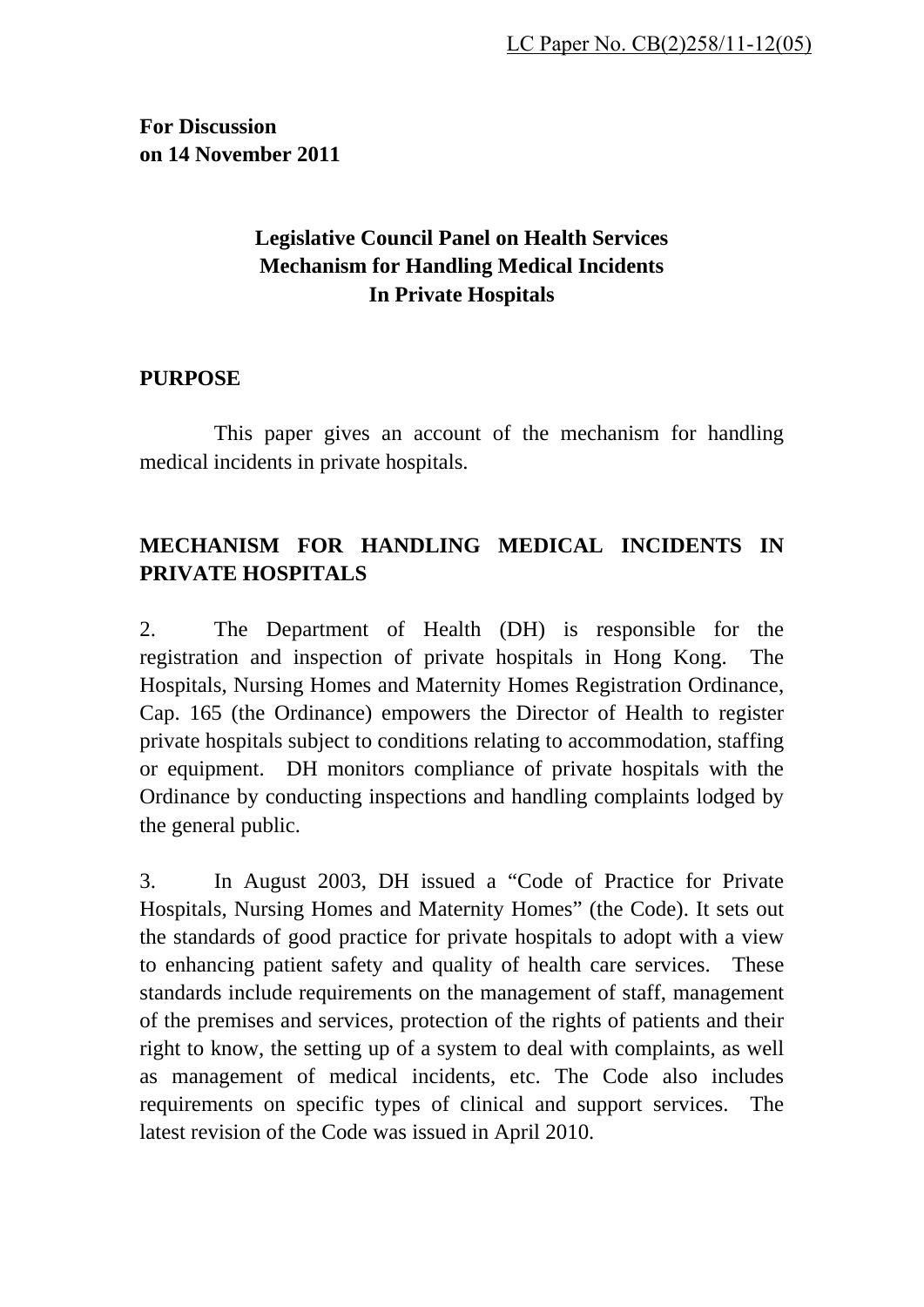4. Private hospitals should handle medical incidents in compliance with a set of requirements stipulated in the Code, which includes designating a senior staff to co-ordinate immediate response to incidents, putting in place procedures to communicate the nature of incidents to the patients concerned and their families, investigating into the incidents and taking follow up actions such as patient care and handling enquiries.

## **Sentinel Event Reporting System for Private Hospitals**

5. Since 1 February 2007, DH introduced a sentinel event reporting system for private hospitals. In designing the system, reference has been made to the guidelines developed by the World Health Organization, viz. that successful reporting systems should be non-punitive and confidential, and lead to constructive responses. The purpose of the reporting system is to encourage private hospitals to report sentinel events so that lessons learnt could be shared among hospitals and healthcare workers.

6. The reporting system requires all private hospitals to report to DH, within 24 hours of occurrence, medical incidents falling into specific categories of sentinel events. The list of sentinel events reportable to DH is at **Annex A**. The statistics of reported events from 2007 to 2011 are at **Annex B.** 

7. Private hospitals are required to develop their own policies and mechanisms to identify, report and manage sentinel events and take prompt actions against the sentinel events in accordance with established mechanisms so that the safety and well-being of patients would be duly safeguarded. For the sake of preventing recurrence of medical incidents, private hospitals, in addition to reporting sentinel events to DH in a timely manner, are required to undertake in-depth investigation to identify underlying systems failures and to redesign their systems as necessary.

8. Upon receipt of the notification of a reportable sentinel event, DH will gather preliminary information from the hospital concerned. It will also visit the hospital and conduct its own investigation if the event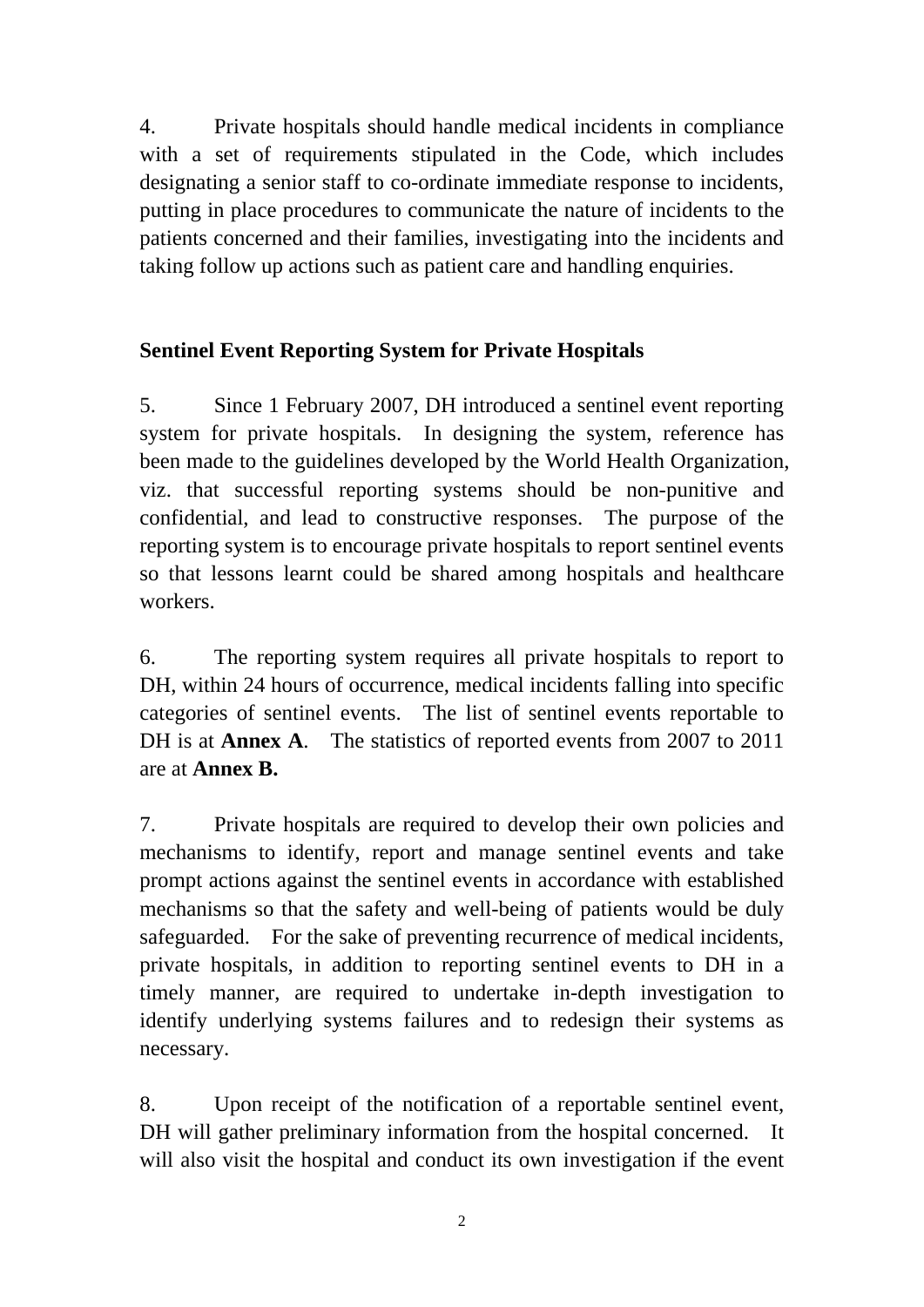constitutes high public health risk. The private hospital concerned is required to investigate into the root causes of the events, take remedial actions with a view to reducing the likelihood of recurrence of such event in the future, submit to DH a full investigation report within 4 weeks of the occurrence of the event and put in place mechanisms for monitoring the implementation of improvement measures. DH will examine the investigation reports and follow up on the implementation of the remedial measures during subsequent inspections. DH will disseminate information on the lessons learnt and the recommended improvement measures to facilitate learning among hospitals.

9. On releasing information on sentinel events reported by private hospitals, DH will continue to strike a balance between patient privacy and the public's right to know by disseminating aggregated data on all sentinel events on a quarterly basis. Public announcement on individual events will be made by DH if the event is of significant public health impact or ongoing public health risk*.*Depending on the nature of the sentinel events and the significance of the risks identified, DH may alert all private hospitals to the occurrence of a particular event, and recommend precautionary measures and relevant good practices.

#### **LATEST DEVELOPMENT**

10. There have been concerns about a recent medical incident in a private hospital not being reported to DH within the required timeframe under the sentinel event reporting system. The incident involved the accidental fall of a newborn during the course of delivery. Having reviewed the case information, DH confirmed that the incident was a sentinel event which should be reported within 24 hours of occurrence. The hospital concerned was reminded to duly follow the established procedures for reporting sentinel events and to take necessary precautions to prevent recurrence of the incident.

11. Following the incident, DH issued a letter to all private hospitals, reminding them to adhere to the requirement of reporting all sentinel events in a timely manner. Hospitals are also reminded to adopt a prudent approach by reporting all suspected events in case of doubt,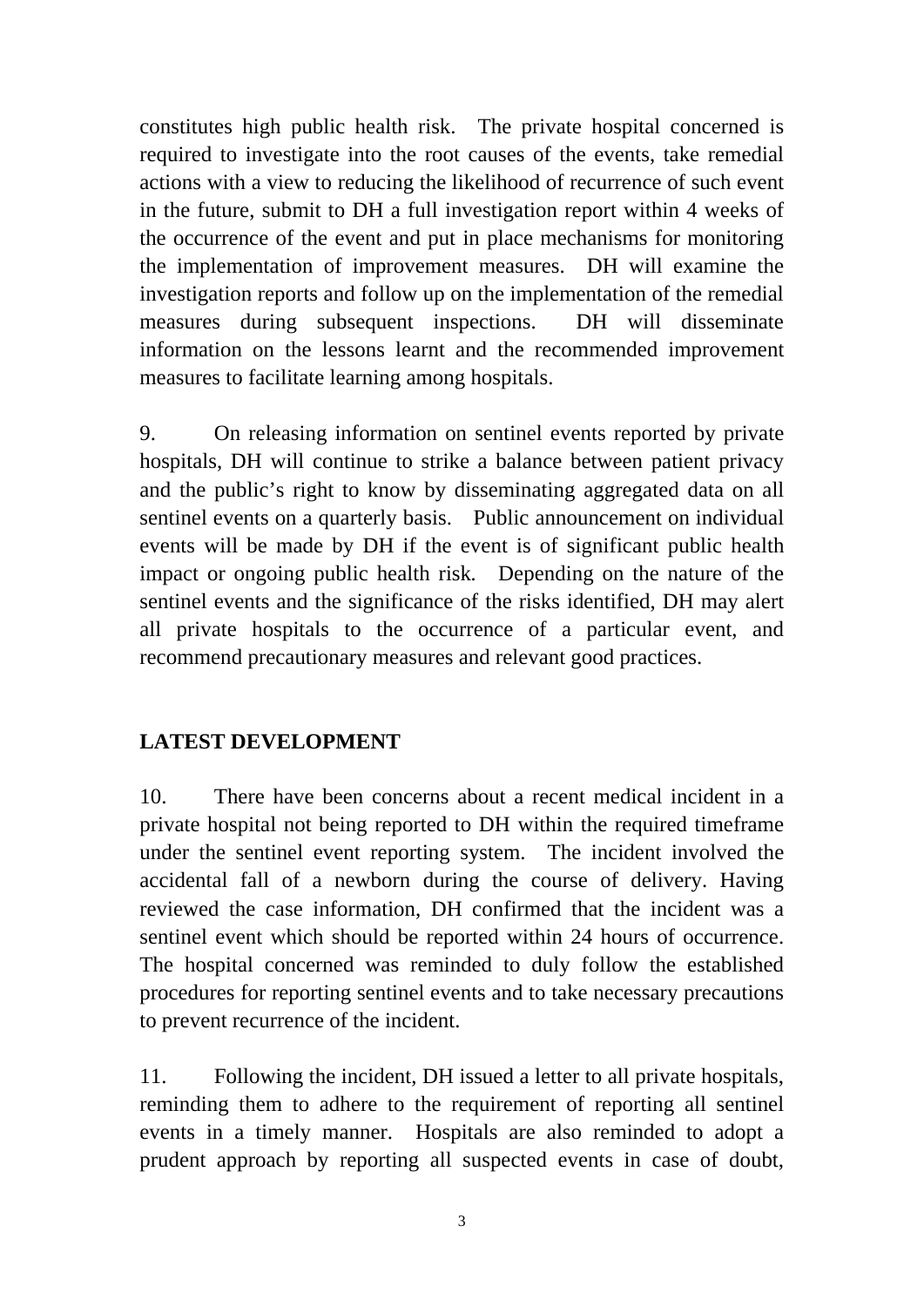including unusual medical incidents that may possibly lead to serious consequences. DH would maintain communication with the private hospitals to ensure effective operation of the reporting system.

#### **OTHER MECHANISM**

12. Hospital accreditation is widely adopted internationally as a useful measure to improve the quality of healthcare services. To pursue continuous improvement in service quality and patient safety, and develop a set of locally adapted accreditation standards for measuring the performance of both public and private hospitals, a pilot scheme of hospital accreditation (the Pilot Scheme) was launched in May 2009 in partnership with the Australian Council on Healthcare Standards (ACHS). In December 2010 and March 2011, ACHS and the International Society for Quality in Healthcare have, respectively, endorsed a set of locally developed standards as the accreditation standards for Hong Kong, which includes standards on the management of medical incidents and complaints, and measures to ensure commitment to continuous quality improvement.

13. Three private hospitals have participated and accredited in the pilot scheme. Another four private hospitals have also obtained accreditation on their own initiatives. DH will continue encouraging the other private hospitals to seek accreditation by the newly developed local standards.

Food and Health Bureau Department of Health November 2011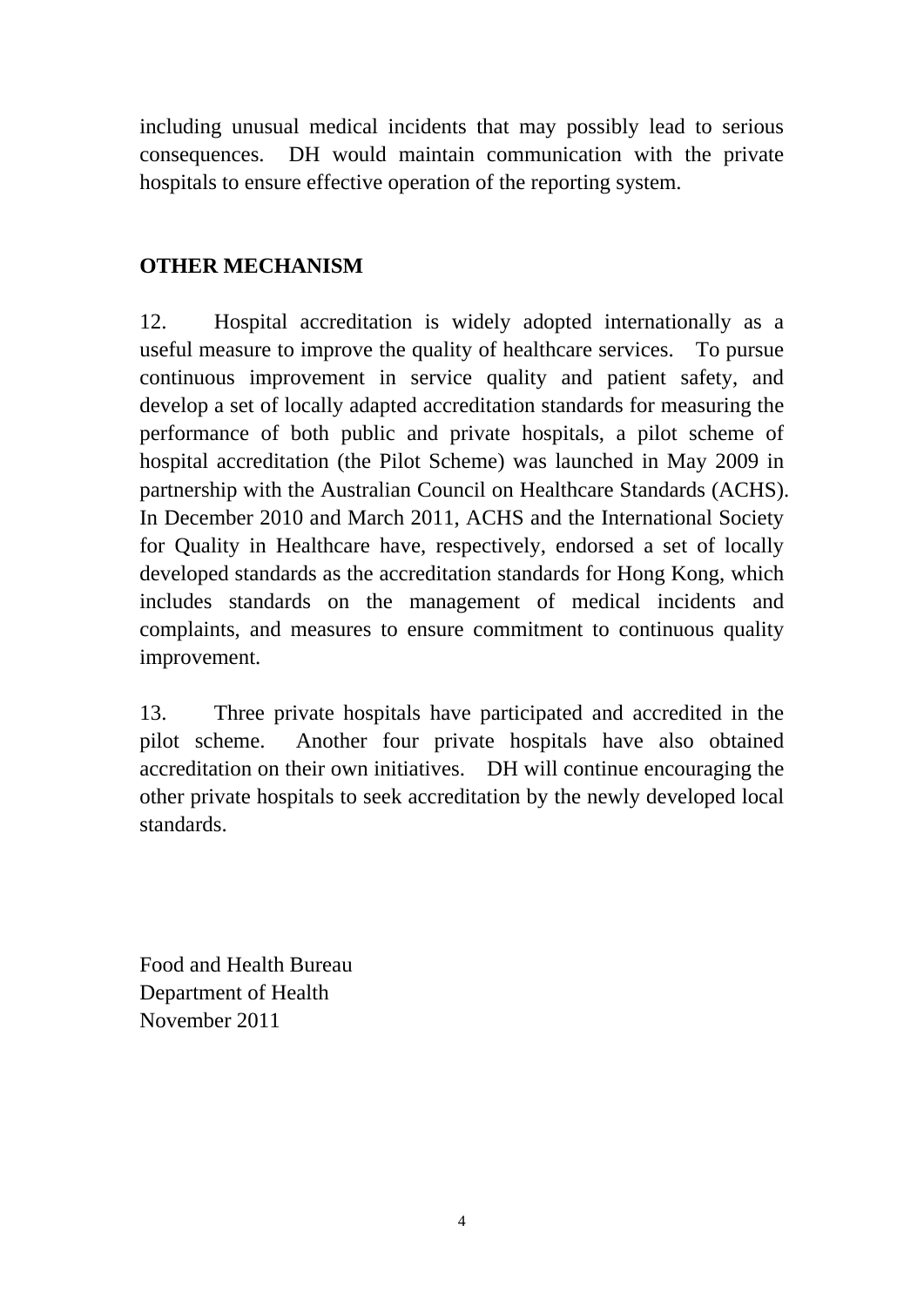# **List of Sentinel Events to be Reported by Private Hospitals**

| No.                                                                                                            | <b>Categories of Sentinel Events</b>                                                                                                      |  |  |  |  |  |
|----------------------------------------------------------------------------------------------------------------|-------------------------------------------------------------------------------------------------------------------------------------------|--|--|--|--|--|
| <b>Events that leads to death/ serious outcomes</b>                                                            |                                                                                                                                           |  |  |  |  |  |
| 1.                                                                                                             | Surgery or interventional procedure involving wrong patient or body part                                                                  |  |  |  |  |  |
| 2.                                                                                                             | Unintended retention of instruments or other materials after surgery or<br>interventional procedures                                      |  |  |  |  |  |
| 3.                                                                                                             | Transfusion reaction arising from incompatibility of blood/blood products                                                                 |  |  |  |  |  |
| 4.                                                                                                             | Medication error involving death or serious injury                                                                                        |  |  |  |  |  |
| 5.                                                                                                             | Intravascular gas embolism resulting in death or serious injury                                                                           |  |  |  |  |  |
| 6.                                                                                                             | Death of an in-patient from suicide                                                                                                       |  |  |  |  |  |
| 7.                                                                                                             | Unanticipated maternal death or serious maternal injury associated with<br>labour or delivery and occurring within 42 days after delivery |  |  |  |  |  |
| 8.                                                                                                             | Infant discharged to wrong family or infant abduction                                                                                     |  |  |  |  |  |
| 9.                                                                                                             | Unanticipated death or serious injury of a full-term infant within 7 days after<br>birth                                                  |  |  |  |  |  |
| 10.                                                                                                            | Unanticipated death or serious injury that occurs during or within 48 hours<br>after operation or interventional procedures               |  |  |  |  |  |
| Unanticipated events that possibly lead to death or serious injury / possess<br>significant public health risk |                                                                                                                                           |  |  |  |  |  |
| 11.                                                                                                            | Medication error that carries a significant public health risk                                                                            |  |  |  |  |  |
| 12.                                                                                                            | Patient misidentification which could have led to death or serious injury                                                                 |  |  |  |  |  |
| <b>Others</b>                                                                                                  |                                                                                                                                           |  |  |  |  |  |
| 13.                                                                                                            | Any other events that have resulted in unanticipated death or serious injury,<br>or with significant public health risk                   |  |  |  |  |  |